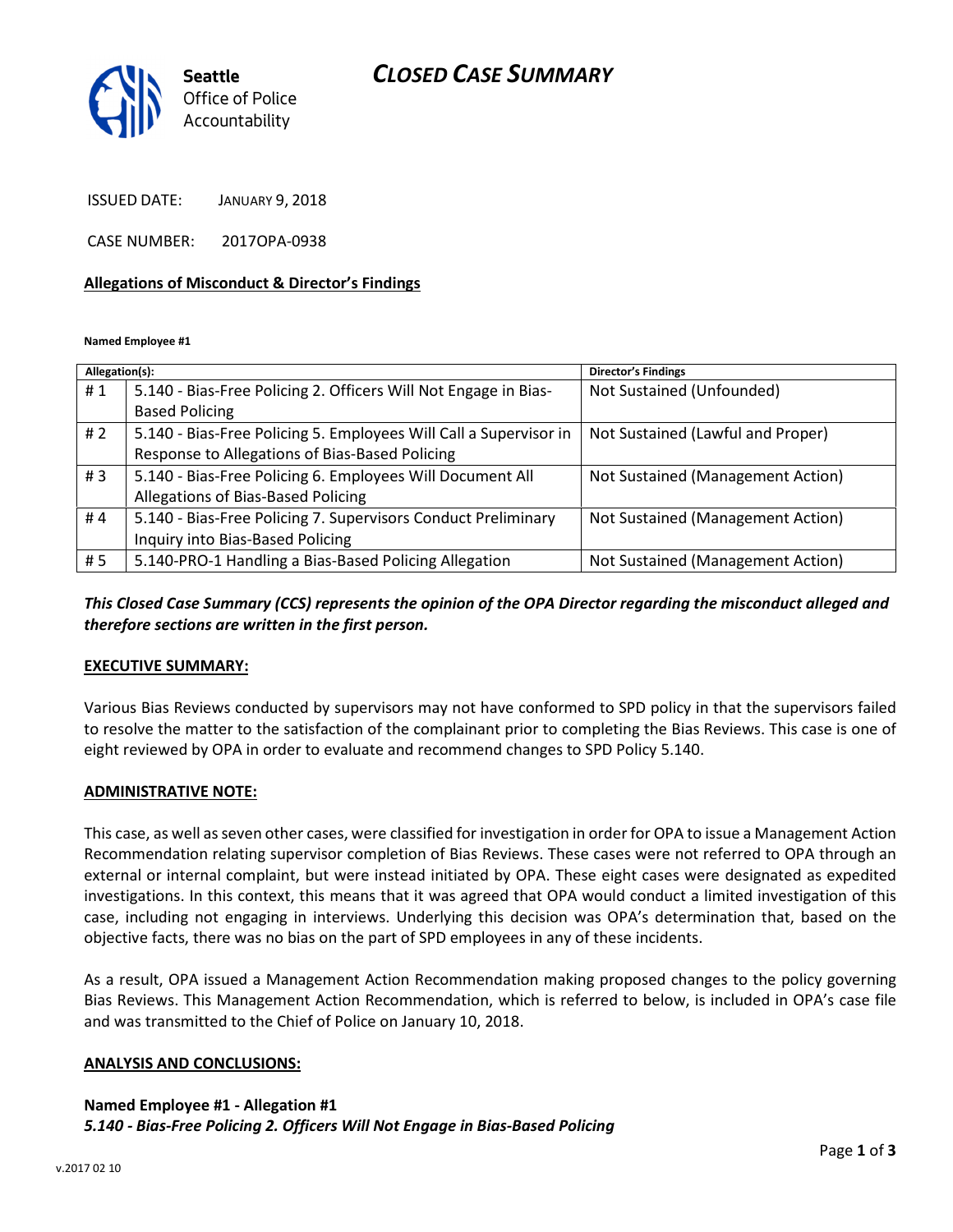## CLOSE CASE SUMMARY

OPA CASE NUMBER: 2017OPA-0938

While working off-duty, an officer observed a motorist hit a parked car twice when parallel parking. The officer approached the driver and asked her to leave a note on the vehicle that she had hit. While she agreed to do so, the driver was upset and accused the officer of engaging in biased policing.

The officer notified a sergeant who responded to the scene. The sergeant was unable to obtain a statement from the complainant. The sergeant noted: "The complaint [sic] left the scene before I arrived and subject did not provide contact information for me to follow up."

The sergeant conducted a preliminary investigation into the incident and determined that there was no evidence of biased policing. The sergeant then generated a Bias Review Blue Team entry. However, this Bias Review was completed even though the complainant had left the scene and could not have been satisfied with the resolution, which was technically inconsistent with policy.

SPD policy prohibits biased policing, which it defines as "the different treatment of any person by officers motivated by any characteristic of protected classes under state, federal, and local laws as well other discernible personal characteristics of an individual." (SPD Policy 5.140.) This includes different treatment based on the race of the subject. (See id.) The policy provides guidance as to when an allegation of biased policing occurs, explaining that: "an allegation of bias-based policing occurs whenever, from the perspective of a reasonable officer, a subject complains that he or she has received different treatment from an officer because of any discernable personal characteristic…"  $(Id.)$ 

Based on a review of the objective evidence in this case, there is no indication that any SPD employee engaged in biased policing. As such, I recommend that this allegation be Not Sustained – Unfounded.

Recommended Finding: Not Sustained (Unfounded)

## Named Employee #1 - Allegation #2

## 5.140 - Bias-Free Policing 5. Employees Will Call a Supervisor in Response to Allegations of Bias-Based Policing

SPD employees are required to "call a supervisor in response to allegations of bias-based policing." (SPD Policy 5.140-POL-5.) The supervisor must be called to the scene. (Id.)

Here, a sergeant was notified to the scene and investigated the allegation of biased policing. As such, I recommend that this allegation be Not Sustained – Lawful and Proper.

Recommended Finding: Not Sustained (Lawful and Proper)

### Named Employee #1 - Allegation #3

### 5.140 - Bias-Free Policing 6. Employees Will Document All Allegations of Bias-Based Policing

I refer to the Management Action Recommendation concerning Bias Reviews and SPD Policy 5.140, which was issued on January 10, 2018. This Management Action Recommendation is included in the case file.



Seattle Office of Police Accountability